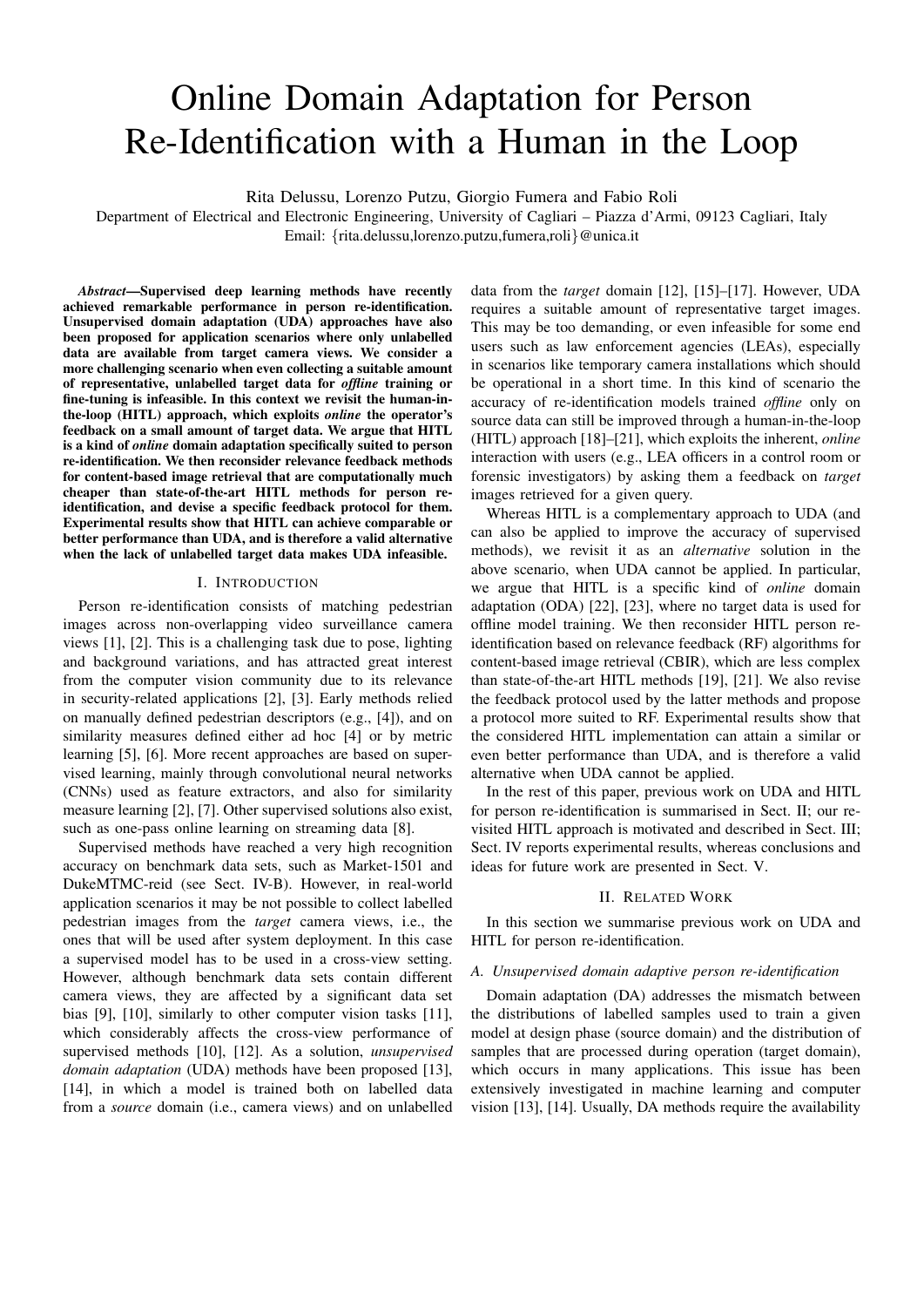of labelled samples of the target domain at design phase for model training or fine-tuning. However this may be infeasible in many practical application scenarios, including different computer vision tasks. UDA methods have therefore been proposed to exploit *unlabelled* target samples [13], [14], for applications including person re-identification. A common approach is to learn a shared feature space between source and target domains where the difference between the corresponding distributions is minimised, and the discriminant capability on the source domain can be transferred to the target one. In [15] a ResNet50 CNN architecture pre-trained on ImageNet is first fine-tuned on the source domain as a feature extractor, then a further fine-tuning step is carried out on target images using pseudo-labels assigned through clustering. A variant of this method is proposed in [24], where soft pseudo-labels are generated in a refinement step to mitigate the issue of noisy, hard pseudo-labels generated by clustering. An analogous solution is proposed in [16], where the adaptation step is carried out through a module for invariance learning with unlabelled target data. A self-training scheme based on clustering is adopted in [12] to learn a feature encoder.

Some methods introduce specific deep architectures. A shared representation is learnt in [25] through supervised identity classification of source data, and unsupervised reconstruction of unlabelled target data. In [17] two branches based on attention modules are added to a ResNet-50 backbone to extract domain-shared and domain-specific feature maps; the former map is learnt through supervised training on the source domain, using pseudo-labels obtained by clustering on the target domain, to make the target and source distributions similar, and is then applied to the target domain. Analogously, in [26] encoder and decoder modules are used to learn a shared, domain-independent feature map and a domain-specific one; the former is learnt by using the labelled source data, and by minimising (in an unsupervised way) the reconstruction loss on both domains.

Methods based on adversarial learning (including generative adversarial networks, GAN) have also been proposed. In [27] the diversity in lighting conditions between the two domains is addressed; synthetic pedestrian images are collected, which are made similar to the lighting conditions of the target domain through a CycleGAN, and are then used to finetune a pre-trained CNN model for feature extraction. In [28] a shared feature map based on a backbone CNN is learnt through an adversarial learning approach to minimise the source and target distribution discrepancy, taking into account also withindomain camera-level discrepancy. In [29] style-transfer GAN is used to adapt images in the source domain to the style of the target one; the modified images are used to train a supervised baseline model, which is then refined through a self-supervision step through iterative pseudo-labelling of target images.

Other methods exploit different kinds of features beside visual ones, such as spatio-temporal patterns related to the transition time of pedestrian across the different camera views [30], and pedestrian attributes [31].

## *B. Person re-identification with a human in the loop*

The HITL approach is related to previous computer vision and machine learning approaches which exploit an online interaction with the user, such as CBIR-RF, active learning, and online metric learning. Only a few works have proposed HITL methods for person re-identification systems, despite their inherent interaction with users [18], [19], [21], [32], [33].

In [32] template images are matched to the query using Euclidean distance, and the user is asked to select some positive and negative images among the top-ranked ones. A Mahalanobis metric is then learnt based on selected images, and is used to re-rank the template gallery. In [18] the user is asked whether the identity of the query is present in the top ranks; if not, a discriminative person model is learnt using the query and its worst matches, and template images are re-ranked according to it. In [19] if the top matches do not contain the query identity, the user is asked to select one "strong" negative match and optionally a few "weak" negatives. Synthetic instances of the query image are then generated, and a weighted affinity graph is constructed to model the appearance similarities among all template images, including the synthetic ones. User feedback is then propagated through the graph, a ranking function is learnt and its output is combined with the original matching scores to re-rank the gallery images. A drawback of [19] is its high processing cost, which makes it infeasible for large template galleries [21]. Differently from the above methods, in [21] an *incremental* learning formulation is adopted, aimed at better adapting a person re-identification model to the target camera views. For each query the template gallery is ranked according to the current distance metric on a given feature space, initially defined as the Euclidean distance and then updated as a Mahalanobis distance. The user is asked to select either a positive match among the top ranks, if any, otherwise a strong negative. This feedback is then used to update the current distance metric, through an online metric learning algorithm. In [33] a sequential feedback process is considered. At each iteration the user is asked to select a true match on the ranked list of a *single* camera view, if any; the selected image is used to learn an updated feature representation based on the query image and previous true matches in other camera views (if any), which is then used to rank the gallery images of the *next* camera view. A significant difference with previous methods is that only feedback on true matches is asked to the user: if no true match is found, the HITL process stops.

# III. REVISITING HUMAN-IN-THE-LOOP PERSON RE-IDENTIFICATION

In this section we show that the HITL approach to person re-identification can be viewed as a kind of online domain adaptation, and argue the case for HITL implementations based on relevance feedback, focusing on feedback protocols.

## *A. HITL as a kind of online domain adaptation*

UDA methods require that a suitable amount of representative, unlabelled target data are available during system design,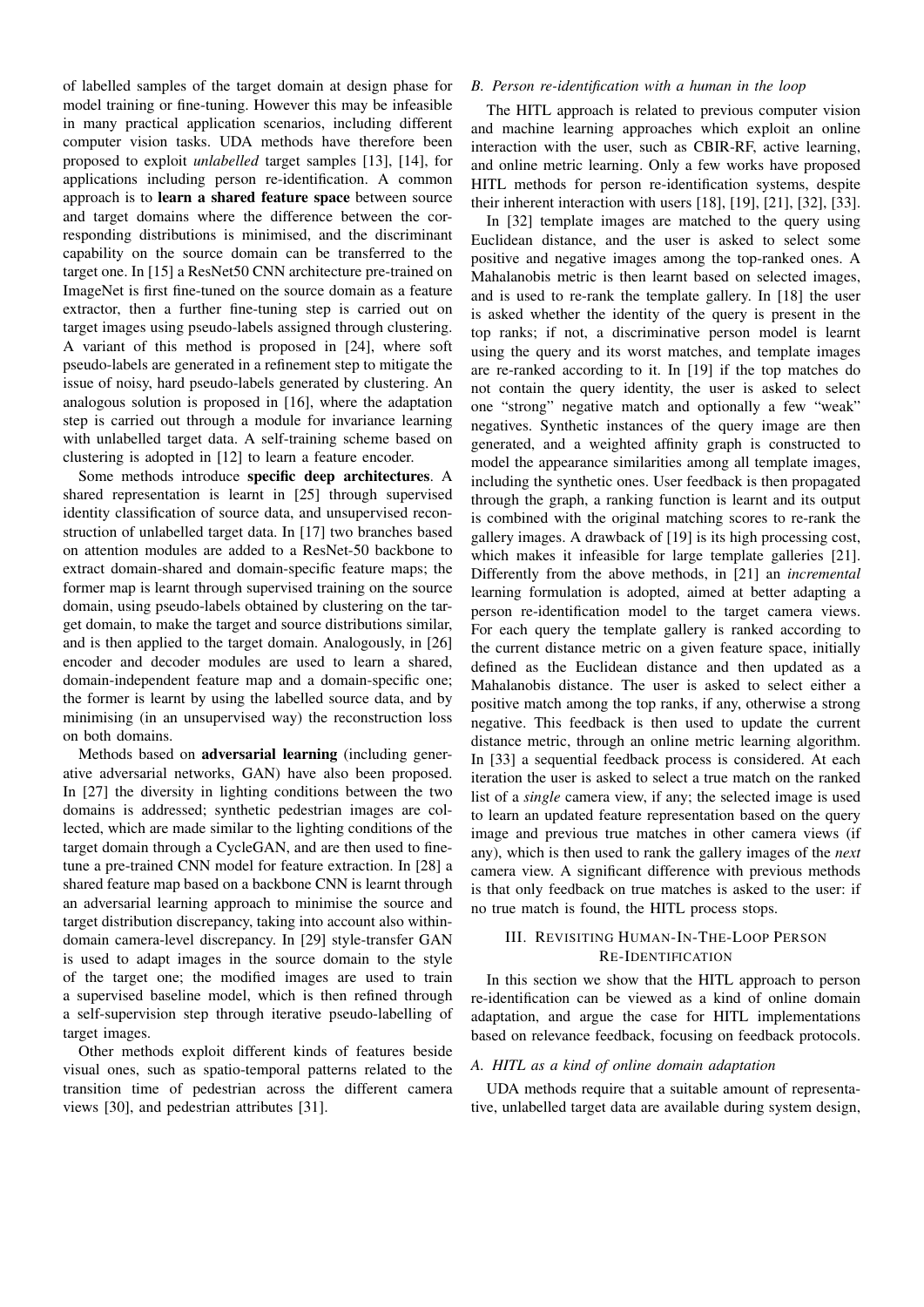for offline training or fine-tuning of the source model. However this can be too demanding, or even infeasible for some end users or application scenarios. For instance, this is the case of LEAs, especially when a temporary camera installation has to be deployed for a specific monitoring task, to be operational in a short time. In such scenarios it may be not possible to collect beforehand a *sufficient amount* of *representative* (albeit unlabelled) data from the target camera views. Unlabelled data from other auxiliary data sets can also be leveraged to improve the robustness of the source model, although they are different from the target views. The HITL approach appears particularly appealing in the above application scenario, since it improves the accuracy of a given source model through *online* user's feedback on the target data being processed during operation. In particular, since user's feedback is a form of *supervision*, HITL can require a significantly lower amount of target data than UDA. As an *indirect* support to this fact, in [21] several HITL algorithms outperformed *supervised* methods after user's feedback on a few gallery images. On the other hand, we point out that HITL remains a *complementary* approach to UDA when the latter can be applied. A high-level view of the UDA and HITL approaches, highlighting their differences, is given in Fig. 1.

Under a methodological perspective HITL exhibits interesting analogies with *online* domain adaptation (ODA), which has been used so far for computer vision tasks such as face detection [22], object detection, categorisation and recognition [23], [34], [35], and pedestrian detection [36]. Similarly to HITL: (i) ODA exploits the target data that are processed *online* during system operation; (ii) Existing ODA methods do not reuse the source data, which are assumed to be unavailable after deployment; (iii) Although most ODA methods rely only on unlabelled target data, the object categorisation method of [23] exploits user's feedback on the classification outcome of target images; (iv) Some ODA methods *incrementally* update the source model without reusing source data [34]–[36], similarly to the HITL person re-identification method of [21], whereas other ODA methods only update the scores given by the original source model to a given testing instance [22], [23], similarly to [18], [19], [32]. It is therefore pertinent to view the HITL approach as a kind of ODA, and to consider it as an alternative to UDA in relevant application scenarios such as the one mentioned above. We finally point out that an online, *onepass* learning method has recently been proposed for person re-identification [8], which is however a supervised one, and is nevertheless orthogonal to HITL.

#### *B. Relevance feedback for HITL person re-identification*

Existing HITL person re-identification methods are relatively complex. The corresponding user interaction is however very similar to the one occurring in RF for CBIR, for which a number of simpler algorithms exist. However RF algorithms have not been considered so far for HITL person reidentification, except for experimental comparisons [19], [21]. It is therefore interesting to investigate more thoroughly their effectiveness for this task. In this context, two relevant RF



Fig. 1. High-level view of UDA and HITL approaches to person reidentification. They both start from a model trained offline on source data, and possibly fine-tuned using unlabelled data from auxiliary data sets. UDA refines it offline (before deployment) using unlabelled target data. HITL refines online (during operation) the ranked list of target gallery images provided by the source model, exploiting user's feedback (online updating of the distance metric, external to the source model, is also carried out in [21]).

algorithms are the classical Rocchio or Query Shift (QS) algorithm [37]–[39], and the Relevance Score (RS) algorithm [40]. QS assumes that positive images are clustered in feature space, whereas the original query  $x_q$  could lie (relatively) far from this cluster. Accordingly, after user's feedback on  $N_{\rm p}$ positive (relevant) and  $N_n$  negative (non-relevant) images, QS computes a new query and places it near the Euclidean centre of positive images in feature space and far from negative ones:

$$
\mathbf{x}_{\mathrm{q}}^{\mathrm{new}} = \frac{1}{N_{\mathrm{p}}} \sum_{i \in D_{\mathrm{p}}} D_i - \frac{1}{N_{\mathrm{n}}} \sum_{i \in D_{\mathrm{n}}} D_i \tag{1}
$$

where  $D_p$  and  $D_n$  are the sets of positive and negative images, respectively, and  $D_i$  is the feature representation of the *i*-th image. RS belongs to Nearest Neighbour approaches, and is the most used and still effective RF approach to compute a score for each image [41]. For each retrieved image x, RS computes a *relevance score*  $s_{NN}(\mathbf{x})$  based on the distances to its nearest positive and negative neighbouring images,  $\mathbf{x}_{\mathrm{p}}^{\mathrm{NN}}$ and  $\mathbf{x}_n^{NN}$ :

$$
s_{\rm NN}(\mathbf{x}) = \frac{\|\mathbf{x} - \mathbf{x}_{\rm n}^{\rm NN}\|}{\|\mathbf{x} - \mathbf{x}_{\rm p}^{\rm NN}\| + \|\mathbf{x} - \mathbf{x}_{\rm n}^{\rm NN}\|},\tag{2}
$$

where  $|| \cdot ||$  is a given metric in feature space, typically the Euclidean distance. The relevance score increases as the distance from the nearest positive image decreases compared to the distance from the nearest negative one. Note that RF algorithms like QS and RS do not include an online learning phase, and are therefore very fast.

A relevant aspect for RF algorithms is the underlying feedback protocol. The one used in state-of-the-art HITL person re-identification methods consists in asking the user at each round to select a *single* image among the top-k ranked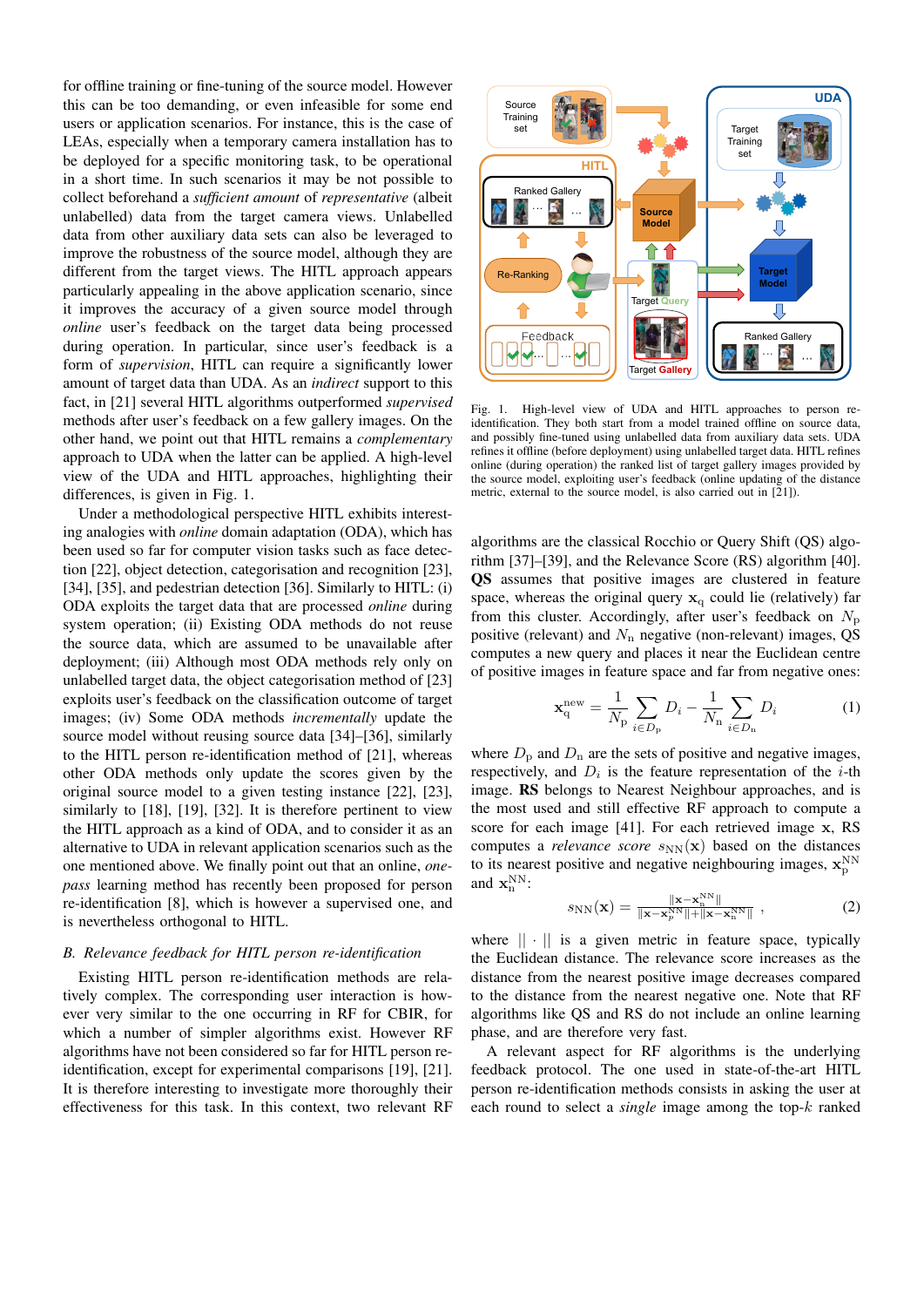

Fig. 2. Single-feedback protocol: the user selects either a positive match (if any) among the top- $k$  gallery images (middle row) or a strong negative (top row). Multi-feedback protocol (bottom row): the user selects all positive matches (if any); the remaining images are automatically labelled as negatives.

ones  $(k = 50$  in [19], [21]): either a true match, if any, or a *strong negative*, i.e., a template image very different from the query (see Fig.  $2$ ).<sup>1</sup> This protocol, that we call "singlefeedback", may seem convenient since it limits user's effort to a single image per round. However, we point out that it appears sub-optimal for RF algorithms, that usually benefit from a larger number of feedback per round. Indeed, from Eq. (1) it can be seen that for QS a single feedback either on a true match  $D_{\rm p} = {\{ \bf x_{\rm p} \}}$  (with  $N_{\rm p} = 1$ ) or on a (strong) negative  $D_n = {\mathbf{x}_n}$  (with  $N_n = 1$ ) would result trivially in  $\mathbf{x}_q^{\text{new}} = \mathbf{x}_p$ or  $\mathbf{x}_q^{\text{new}} = \mathbf{x}_n$ , respectively, whereas a more refined new query can be obtained from a larger set of true matches (if any) and negative examples. Similarly, the single-feedback score of RS (Eq. 2) is trivially reduces to  $s_{NN}(\mathbf{x}) = \frac{1}{1 + ||\mathbf{x} - \mathbf{x}_p||}$  or  $s_{\text{NN}} = \frac{\|\mathbf{x}-\mathbf{x}_{\text{n}}\|}{\|\mathbf{x}-\mathbf{x}_{\text{n}}\|+\|\mathbf{x}_{\text{n}}\|}$  $\frac{\mathbf{x}-\mathbf{x}_n}{\|\mathbf{x}-\mathbf{x}_n\|+\|\mathbf{x}-\mathbf{x}_q\|}$  for a positive and a negative example, respectively, whereas a more refined score can be obtained from a larger amount of feedback.

Accordingly, we argue that a more suitable choice consists in asking the user to select *all* the positive matches in the topk ranks, if any; this also allows to exploit *all* the remaining images in such ranks as negative examples. Therefore all top- $k$ images can be used in each round of RF to update the ranked list, while asking the user to select only true matches. We call our protocol "multi-feedback" (see Fig. 2). Although our protocol may seem more demanding for the user, we point out that, as the size of template gallery increases to values typical of real application scenarios, it becomes less likely to find positive matches in the top- $k$  ranks, for relatively small values of  $k$  such as 50. For instance, an *n*-fold increase of the template gallery leads to an  $n$ -fold decrease of rank-1 accuracy [21]. We also argue that asking the user to select all positive matches among the top- $k$  images fits a scenario when the user wants to retrieve all occurrences of the query individual in the gallery to reconstruct his or her movements. On the other hand, also under the single-feedback protocol, when no positive match is present in the top- $k$  ranks, the user has to analyse all such images, and in addition a strong negative has to be selected, which is not required by our multifeedback protocol.

To sum up, the little attention that the HITL approach has received so far in the person re-identification literature can be justified by the effectiveness reached by state-of-the-art *supervised* methods. However, we believe that this approach remains valuable in challenging cross-view, unsupervised application scenarios characterised by the unavailability of (unlabelled) target images during system design, as well as by very large template galleries. We also believe that RF algorithms with a suitable feedback protocol can allow an effective as well as efficient implementation of the HITL approach. Accordingly, the rest of this paper is devoted to an empirical investigation of HITL person re-identification based on RF, and to a comparison with UDA.

#### IV. EXPERIMENTAL EVALUATION

Based on the discussion in Sect. III, in this section we empirically compare HITL person re-identification methods based on RF algorithms with state-of-the-art UDA methods, to understand whether the former can be a valid alternative to the latter when unlabelled target data suitable to UDA are not available before operation.

# *A. UDA and HITL methods*

For a fair comparison, UDA and HITL methods should be applied to the same source model (see Fig. 1). This requires that the source code of the considered UDA methods is available, and that it allows to train the source model only. Among the existing UDA methods only Mutual Mean Teaching (MMT) [24] and Exemplar Camera Neighbourhood invariance (ECN) [16] turned out to fulfil these requirements.<sup>2</sup> They both use a ResNet-50 backbone pre-trained on ImageNet. ECN adds a fully convolutional layer to the backbone network for feature extraction. It trains the network as an identity classifier on the source domain, together with an additional exemplar memory module for invariance learning on target data which stores the features of each target image. Invariance learning is carried out after estimating the similarities in the above feature space between a mini-batch of target samples and all such samples, to enforce exemplar invariance (related to differences in the images of the same individual), camera invariance (to account for camera style variation) and neighbourhood invariance (related to similar images in feature space). MMT first trains two instances of the backbone network with different weight initialisation as identity classifiers on the source domain, and generates hard pseudo-labels by clustering target images in the corresponding feature spaces. It then collaboratively trains the same networks on the target domain to predict soft pseudo-labels, under the supervision of hard labels: two temporally averaged models of such networks are updated, and the best performing one (on validation data) is finally used as a feature extractor for the inference step.

With regard to HITL methods, we considered the two RF algorithms described in Sect. III-B, namely QS and RS. We

<sup>&</sup>lt;sup>1</sup>As an option, weak negatives can also be selected in [19].

<sup>&</sup>lt;sup>2</sup>The code of [12], [15] is also available, but it did not work properly.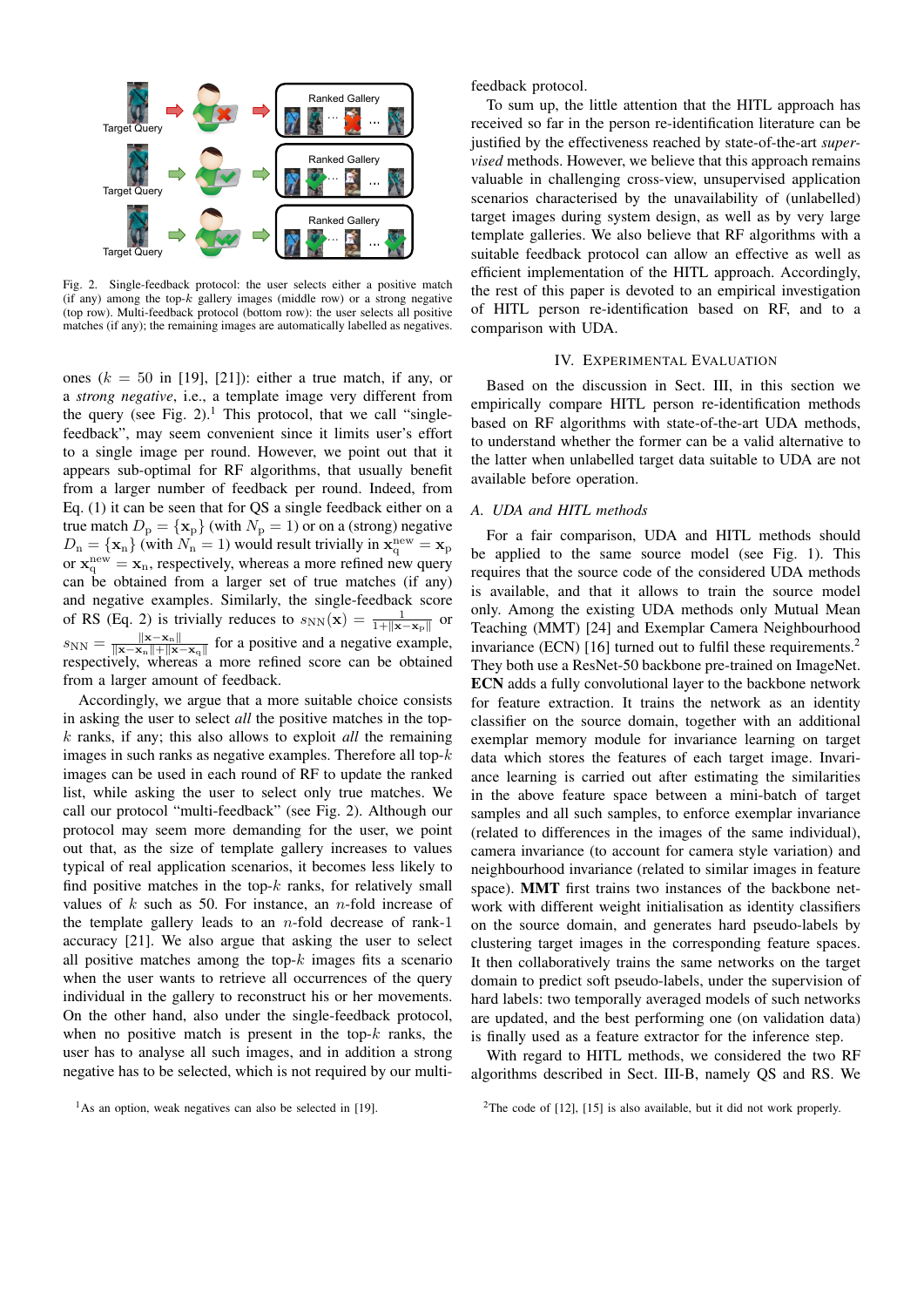point out that QS was used also in [19], but only as a baseline for comparison, with the single-feedback protocol. We also considered the Efficient Manifold Ranking (EMR) algorithm [42], although it is more complex than QS and RS, since it was used for comparison in [21] as well. EMR belongs to graph-based Manifold Ranking (MR) approaches. Instead of using K-nearest neighbours for graph construction as classical MR approaches, EMR uses K-means and a new form of adjacency matrix that optimises the ranking function by least square regression. Although MR approaches are not designed for RF, it turned out they can handle user's feedback very efficiently [42]. A more complete comparison should have included state-of-the-art HITL person re-identification methods not based on RF [19], [21], but their source code was not available.

## *B. Data sets*

We selected two common benchmarks: Market-1501 [43] and DukeMTMC-reID [44] (for short, Market and Duke). They contain, respectively, 32,668 and 36,411 images (bounding boxes) of 1,501/1,404 identities, acquired from 6/8 cameras. Training and testing data contain *disjoint* sets of identities, 751/750 for Market and 702/702 for Duke. The number of training images is 12,936 for Market and 16,522 for Duke; the remaining ones are used for testing. The gallery contains 15,913 images for Market and 17,661 images for Duke.

#### *C. Experimental settings*

We carried out cross-data set experiments: each data set was used in turn as the source domain and the other as the target domain. For all the considered methods we adopted the authors' recommended parameter settings [16], [24], [38], [41], [42], and used as the source model a ResNet-50 pre-trained on ImageNet (see Sect. IV-A) and fine-tuned on the training partition of the source data set. For performance evaluation we used the testing partition (query set and template gallery) of the target data set. As in [21] we used a subset of 300 identities of the query set, with one image per identity, due to the time required to collect user's feedback. For HITL methods we carried out three feedback rounds as in [21]. We adopted two common performance metrics: mean Average Precision (mAP) and Cumulative Matching Characteristic (CMC) curve at rank 1, 5, 10 and 20.

## *D. Results*

Table I shows the overall results. Note that the performance of HITL methods refers to the third feedback round. As expected, all the considered UDA and HITL methods outperformed the source model. Among the UDA methods, MMT outperformed ECN, whereas RS outperformed the other HITL methods for both feedback protocols.

Focusing now on the main comparison between UDA and HITL, it is interesting to observe that RS always outperformed either ECN or both ECN and MMT. In particular, using the multi-feedback protocol, RS was the best performing method overall, except for the re-identification accuracy at ranks 5,

10 and 20 on Market. This result is particularly interesting, taking into account that RS is a much simpler HITL algorithm than state-of-the-art ones [19], [21]. Although a comparison with such methods was not possible (see Sect. IV-A), the above results are nevertheless sufficient to show that the HITL approach is capable to achieve a performance similar to or even better than UDA.

To better analyse the performance and behaviour of the considered HITL methods, in Tables II and III we report their performance after each feedback round, respectively under the single- and multi-feedback protocol. A comparison between Tables I and II shows that RS outperforms the UDA method ECN on Duke since the second round, and even using the single-feedback protocol, in mAP, rank-1 and rank-5. Moreover, using the multi-feedback protocol, Tables I and III show that on the same target data set (Duke) RS outperforms ECN at all considered ranks and in mAP; it also performs comparably to MMT since the first feedback round.

Consider now the behaviour of the HITL methods under the two feedback protocols and over the three rounds. Tables II and III show that the proposed multi-feedback protocol considerably improved the performance of RS over singlefeedback. RS also exhibits a constant and often considerable performance improvement after each round on both target data sets and for both protocols. With respect to the source model (see Table I) the improvement is already considerable at the first feedback round (about 20% in terms of mAP and 33% in terms of rank-1), up to the point that it may be not necessary to engage other rounds to further improve performance.

Tables II and III show that the simpler QS algorithm attained limited improvements with respect to RS. Nevertheless, the multi-feedback protocol was beneficial to QS as well, which exhibits remarkable improvements both in mAP and in all considered ranks with respect to single-feedback. In particular, for both target data sets the improvement was of 7% on average at all ranks, whereas mAP improved of 9% and 14% on Duke and Market, respectively.

With regard to EMR, under the single-feedback protocol its performance increased over the feedback rounds, but the third round brought a rather limited or null improvement on Duke. The multi-feedback protocol (see tab. I) provided a significant improvement only in mAP (around 11%) on both data sets, whereas the improvement in the considered ranks was small (around 1%). The fact that EMR was not capable to benefit from multiple runs of the multi-feedback protocol can be explained by the fact that MR approaches to CBIR (including EMR) were not originally designed to exploit user feedback (see Sect. IV-A).

We finally point out that the processing time required by the considered RF algorithms to re-rank the template gallery was negligible (less than one second), due to their simplicity (especially for RS and QS), including the absence of an online learning phase.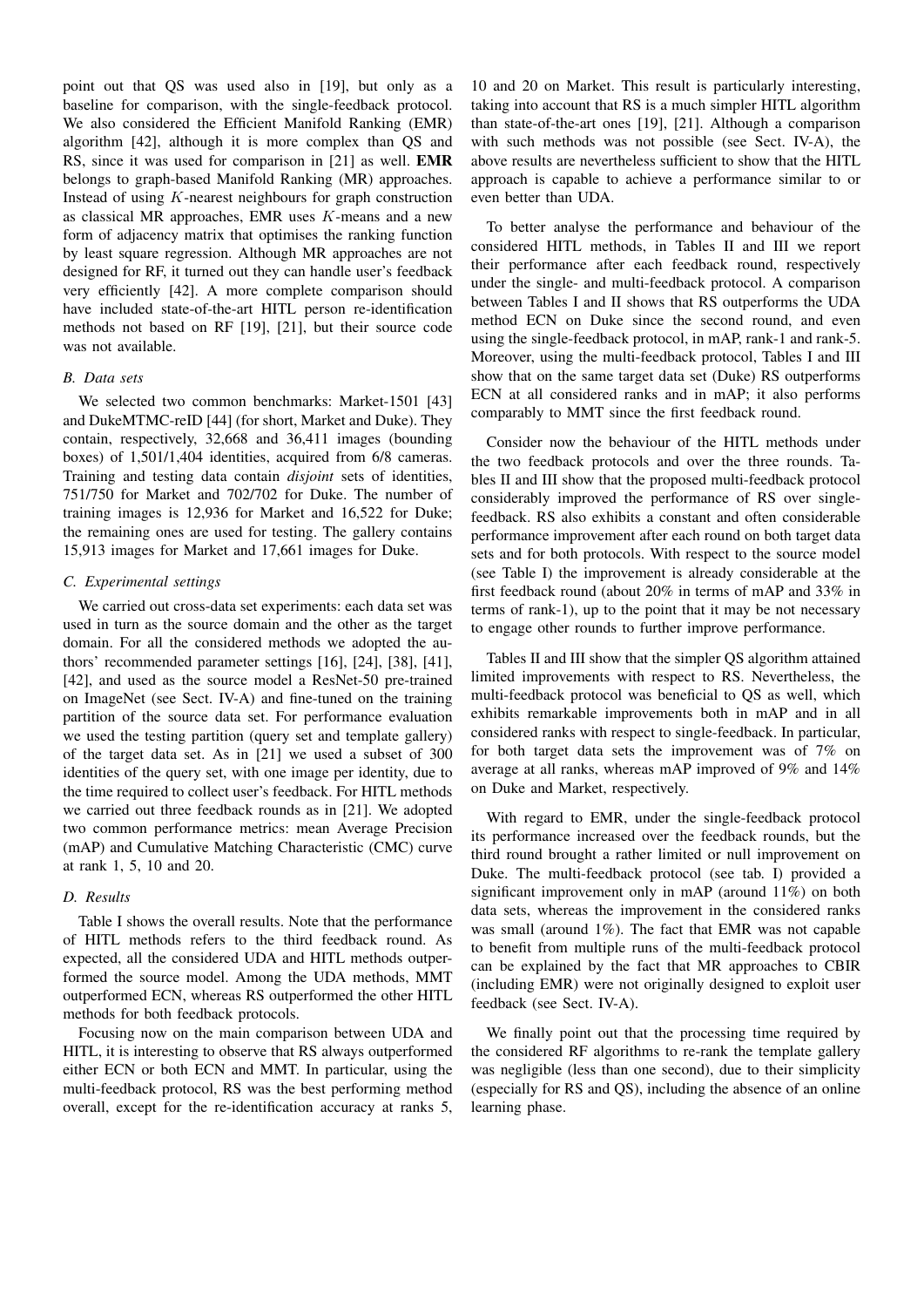TABLE I

RESULTS OF CROSS-DATA SET EXPERIMENTS (SOURCE  $\rightarrow$  TARGET) FOR THE SOURCE MODEL, UDA METHODS (ECN, MMT), AND HITL METHODS (QS, EMR, RS) AFTER THREE ROUNDS OF SINGLE- AND MULTI-FEEDBACK PROTOCOL. BEST RESULTS IN EACH COLUMN ARE HIGHLIGHTED IN BOLD.

| Method       | Market $\longrightarrow$ Duke |        |        |         |         |       | Duke $\longrightarrow$ Market |        |           |         |  |  |
|--------------|-------------------------------|--------|--------|---------|---------|-------|-------------------------------|--------|-----------|---------|--|--|
|              | mAP                           | Rank-1 | Rank-5 | Rank-10 | Rank-20 | mAP   | Rank-1                        | Rank-5 | $Rank-10$ | Rank-20 |  |  |
| Source model | 29.1                          | 47.7   | 61.3   | 66.0    | 72.0    | 25.5  | 54.3                          | 72.0   | 79.0      | 81.7    |  |  |
| <b>ECN</b>   | 43.2                          | 66.7   | 77.3   | 81.0    | 82.7    | 34.9  | 64.3                          | 80.3   | 86.0      | 91.0    |  |  |
| <b>MMT</b>   | 60.8                          | 76.0   | 85.3   | 88.0    | 90.3    | 69.4  | 87.0                          | 95.3   | 97.0      | 97.7    |  |  |
| QS-single    | 42.71                         | 68.67  | 74.33  | 76.33   | 78.0    | 33.9  | 71.0                          | 78.0   | 82.0      | 84.0    |  |  |
| EMR-single   | 36.79                         | 72.33  | 72.67  | 73.33   | 73.67   | 30.41 | 70.33                         | 72.0   | 73.33     | 75.33   |  |  |
| RS-single    | 56.6                          | 82.33  | 82.67  | 83.0    | 83.67   | 41.69 | 77.0                          | 80.33  | 81.33     | 85.0    |  |  |
| OS-multi     | 51.74                         | 73.67  | 82.67  | 83.67   | 85.0    | 47.64 | 80.67                         | 87.33  | 88.0      | 88.0    |  |  |
| EMR-multi    | 47.23                         | 74.0   | 74.33  | 74.33   | 74.33   | 36.13 | 70.67                         | 71.67  | 72.0      | 72.0    |  |  |
| RS-multi     | 74.67                         | 92.0   | 92.67  | 92.67   | 93.0    | 75.09 | 92.67                         | 92.67  | 93.33     | 93.67   |  |  |

#### TABLE II RESULTS OF CROSS-DATA SET EXPERIMENTS FOR THE HITL METHODS AFTER EACH ROUND OF THE SINGLE-FEEDBACK PROTOCOL. BEST RESULTS IN EACH COLUMN ARE HIGHLIGHTED IN BOLD.

| Method     | Round          | Market $\longrightarrow$ Duke |        |        |           |         |       | Duke $\longrightarrow$ Market |        |           |         |  |  |
|------------|----------------|-------------------------------|--------|--------|-----------|---------|-------|-------------------------------|--------|-----------|---------|--|--|
|            |                | mAP                           | Rank-1 | Rank-5 | $Rank-10$ | Rank-20 | mAP   | Rank-1                        | Rank-5 | $Rank-10$ | Rank-20 |  |  |
| QS         |                | 40.49                         | 64.33  | 70.0   | 73.0      | 76.0    | 29.59 | 61.33                         | 73.67  | 79.33     | 82.67   |  |  |
|            | ◠              | 41.79                         | 69.0   | 74.33  | 76.0      | 78.33   | 32.4  | 67.33                         | 75.0   | 79.67     | 83.0    |  |  |
|            | 3              | 42.71                         | 68.67  | 74.33  | 76.33     | 78.0    | 33.9  | 71.0                          | 78.0   | 82.0      | 84.0    |  |  |
| <b>EMR</b> |                | 33.24                         | 61.67  | 64.33  | 67.33     | 70.0    | 23.67 | 50.67                         | 60.0   | 63.67     | 68.33   |  |  |
|            | $\mathfrak{D}$ | 36.62                         | 68.67  | 71.0   | 72.33     | 73.33   | 27.93 | 65.33                         | 68.33  | 70.33     | 74.0    |  |  |
|            | 3              | 36.79                         | 72.33  | 72.67  | 73.33     | 73.67   | 30.41 | 70.33                         | 72.0   | 73.33     | 75.33   |  |  |
| RS         |                | 41.44                         | 65.67  | 70.33  | 74.0      | 77.33   | 29.09 | 61.0                          | 70.0   | 76.33     | 80.67   |  |  |
|            | ◠              | 49.51                         | 75.67  | 79.0   | 79.0      | 80.33   | 37.11 | 72.67                         | 74.67  | 78.33     | 82.0    |  |  |
|            | 3              | 56.6                          | 82.33  | 82.67  | 83.0      | 83.67   | 41.69 | 77.0                          | 80.33  | 81.33     | 85.0    |  |  |

TABLE III RESULTS OF CROSS-DATA SET EXPERIMENTS FOR THE HITL METHODS AFTER EACH ROUND OF THE MULTI-FEEDBACK PROTOCOL. BEST RESULTS IN EACH COLUMN ARE HIGHLIGHTED IN ROLD.

| Method     | Round                       | Market $\longrightarrow$ Duke |        |        |         |         |       | Duke $\longrightarrow$ Market |        |         |         |  |  |
|------------|-----------------------------|-------------------------------|--------|--------|---------|---------|-------|-------------------------------|--------|---------|---------|--|--|
|            |                             | mAP                           | Rank-1 | Rank-5 | Rank-10 | Rank-20 | mAP   | Rank-1                        | Rank-5 | Rank-10 | Rank-20 |  |  |
| QS         |                             | 47.68                         | 71.0   | 79.0   | 79.67   | 81.33   | 43.23 | 79.67                         | 85.67  | 86.67   | 88.0    |  |  |
|            | $\mathcal{D}_{\mathcal{L}}$ | 50.89                         | 73.67  | 81.67  | 83.33   | 85.0    | 46.9  | 81.0                          | 87.33  | 88.0    | 88.0    |  |  |
|            |                             | 51.74                         | 73.67  | 82.67  | 83.67   | 85.0    | 47.64 | 80.67                         | 87.33  | 88.0    | 88.0    |  |  |
|            |                             | 46.27                         | 76.0   | 76.33  | 76.33   | 76.33   | 34.86 | 71.0                          | 71.33  | 71.33   | 71.33   |  |  |
| <b>EMR</b> | $\mathcal{D}_{\mathcal{L}}$ | 47.19                         | 74.33  | 74.33  | 74.67   | 75.33   | 36.14 | 73.67                         | 74.0   | 74.33   | 74.33   |  |  |
|            | 3                           | 47.23                         | 74.0   | 74.33  | 74.33   | 74.33   | 36.13 | 70.67                         | 71.67  | 72.0    | 72.0    |  |  |
| RS         |                             | 57.72                         | 81.0   | 83.0   | 83.67   | 84.33   | 56.65 | 88.0                          | 88.33  | 89.0    | 91.0    |  |  |
|            | 2                           | 68.06                         | 87.67  | 88.0   | 89.0    | 90.33   | 68.44 | 91.33                         | 92.33  | 92.33   | 92.67   |  |  |
|            | 3                           | 74.67                         | 92.0   | 92.67  | 92.67   | 93.0    | 75.09 | 92.67                         | 92.67  | 93.33   | 93.67   |  |  |

# *E. Discussion*

Our results provide evidence that the HITL approach is capable to effectively address the domain gap in cross-view person re-identification scenarios by exploiting online user's feedback on target images processed during operation, instead of fine-tuning offline the source model using unlabelled target data (when available) as UDA does. Our results also confirmed that a simple RF algorithm such as RS, together with a suitable feedback protocol different from the one used by state-of-the art HITL person re-identification methods [19], [21], can be effective to this aim.

With regard to user's effort, in our experiments 18 positive matches were present on average among the top-50 ranks at the first round. The average number of feedback required to

the user by the proposed multi-feedback protocol, for a single query, was therefore 18. Note that in subsequent rounds such images are likely to be still present in the top-50 ranks, and therefore the user does not have to select them again. Using the proposed protocol RS achieved similar or better performance than UDA methods, that however used *all* (unlabelled) training images of the target data set, whose number was *two* orders of magnitude larger (see Sect. IV-B). This confirms that HITL can be much more effective than UDA in terms of the required number of target images.

We further assessed the performance of HITL with our feedback protocol when asking the user a feedback on a number of gallery images lower than  $k = 50$ . To this aim we used  $k = 10$ . The results for the RS algorithm are reported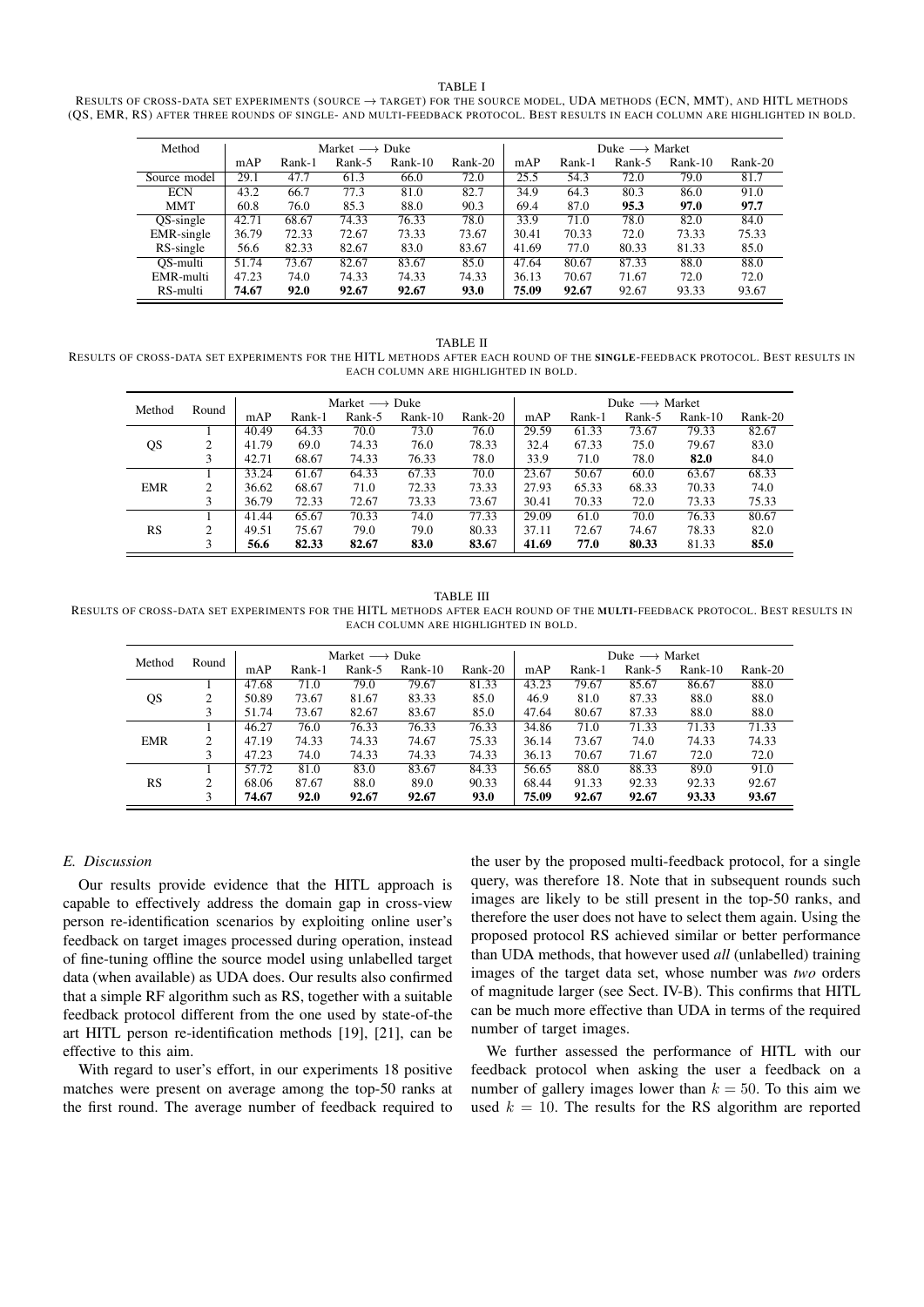

Fig. 3. Examples of considerable appearance changes in Market: colour (first three columns) and shape (last two columns).



Fig. 4. Examples of same individual labelled with different IDs (first two columns: Market; third and fourth column: Duke), and of different individuals labelled with the same IDs (last two columns, Duke).

#### V. CONCLUSIONS

in Table IV. In this case the performance of RS was lower than that of UDA methods, but it followed the same increasing trend over the RF rounds as in Table III, with a still remarkable improvement over the source model by more than 20% in mAP and 30% in rank-1 accuracy, on both data sets.

Moreover, we evaluated the performance attained by RF algorithms in further rounds after the third one. We found that the improvements were very limited, and therefore they do not justify the corresponding user's effort.

We finally highlight some issues of the data sets used in our experiments that may have penalised HITL methods. Market presents significant differences between images of the same individual from different cameras. Beside differences in lighting conditions and colours, which are inherently present in cross-view scenarios, there are also differences in the aspect ratio, most likely caused by the Deformable Part Model pedestrian detection algorithm used for this data set, which forces the bounding boxes to a fixed size (see Fig. 3). This may prevent users from recognising images of the same individual or to find differences between similar individuals; however it would not be present in a real person re-identification system, where the original pedestrian image can be shown to the user instead of its resized version, whereas only the latter is present in Market (as well as in other data sets).

Moreover, Market also contains annotation errors: different IDs can be associated to different images of the same individual, and a same ID can be associated to different individuals (see Fig. 4); this may be due to the same bounding box size issue discussed above. Also Duke presents annotation errors, which in this case appear to be mainly caused by the use of a pedestrian tracker in presence of static or dynamic occlusions. Fig. 4 shows some examples where an image is annotated with the ID of a subject, even when that subject is completely occluded. Clearly, annotation errors on target testing samples of a benchmark data set (if any) can affect the performance of HITL methods to a higher extent than UDA ones, since they are used during the RF steps to update the ranked list.

We revisited the HITL approach to person re-identification. Although it can be exploited, thanks to its inherent user interaction, to improve the accuracy of re-identification systems in any application scenario (including supervised ones), we argued that it can be particularly useful as an online domain adaptation solution in challenging *unsupervised* scenarios when even collecting representative *unlabelled* samples of the target camera view(s) is unfeasible, and therefore UDA solutions cannot be used. We showed that in such scenarios HITL can be a valid alternative to UDA, while requiring the user a feedback on a much smaller amount of target data. This result was attained using simple RF algorithms originally devised for CBIR, provided that a suitable feedback protocol is used, such as the multi-feedback protocol proposed in this paper. As an interesting research direction, our ongoing work is focused on investigating *incremental* RF algorithms capable of accumulating the operator's feedback over *subsequent* queries to better adapt the underlying re-identification model (e.g., the image similarity measure in feature space) to the target camera views, similarly to a more complex state-of-theart HITL method not based on RF [21].

#### ACKNOWLEDGEMENT

This work has been partially supported by the project LETSCROWD (Law Enforcement agencies human factor methods and Toolkit for the Security and protection of CROWDs in mass gatherings, https://letscrowd.eu/), funded by the European Union Horizon 2020 research and innovation programme under grant agreement No 740466.

#### **REFERENCES**

- [1] R. Vezzani, D. Baltieri, and R. Cucchiara, "People reidentification in surveillance and forensics: A survey," *ACM Comput. Surv.*, vol. 46, no. 2, pp. 29:1–29:37, 2013.
- [2] L. Zheng, Y. Yang, and A. G. Hauptmann, "Person re-identification: Past, present and future," *CoRR*, vol. abs/1610.02984, 2016.
- [3] S. Karanam, M. Gou, Z. Wu, A. Rates-Borras, O. I. Camps, and R. J. Radke, "A systematic evaluation and benchmark for person reidentification: Features, metrics, and datasets," *IEEE Trans. Pattern Anal. Mach. Intell.*, vol. 41, no. 3, pp. 523–536, 2019.